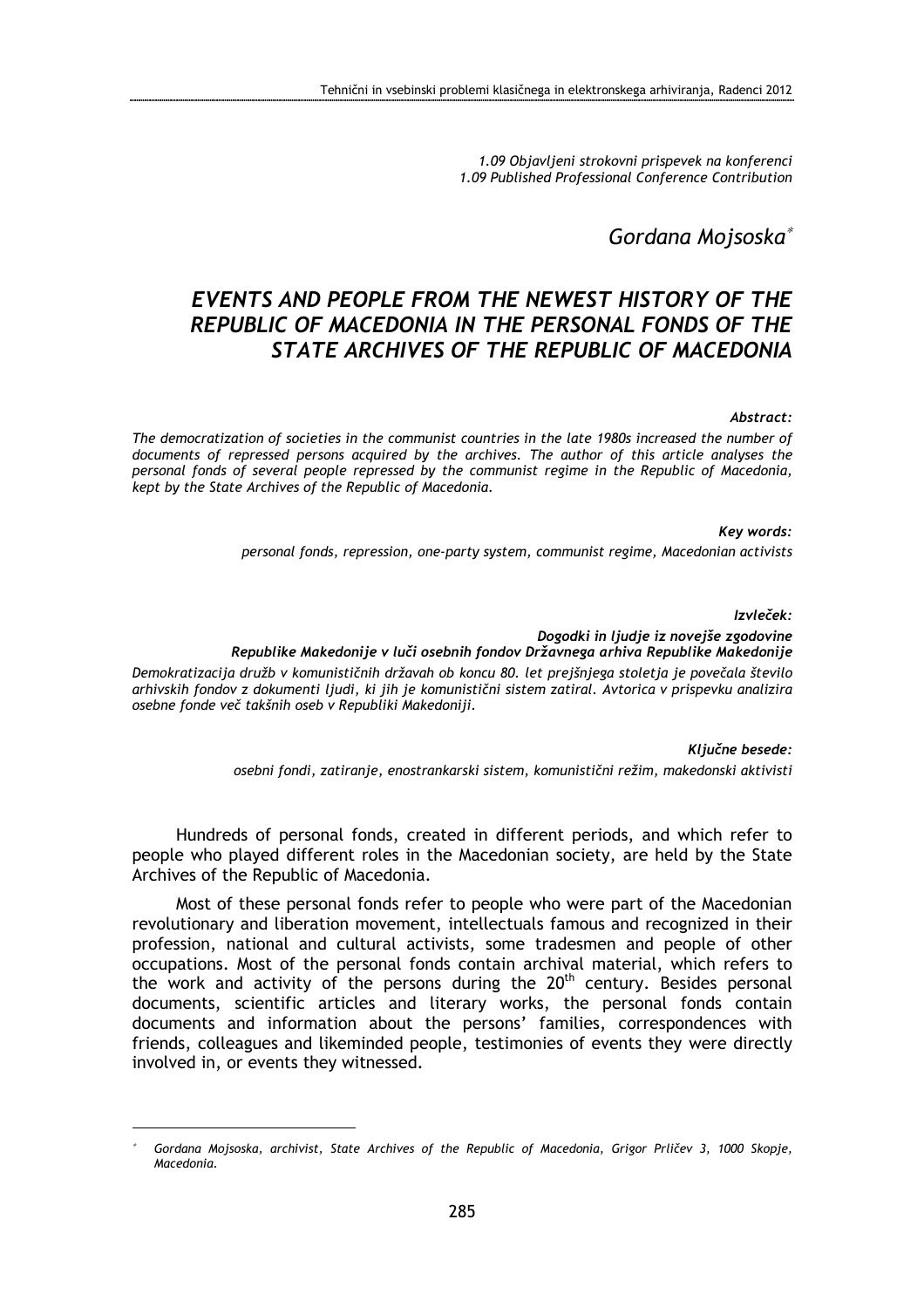Some of these people were actively involved in the creation of Macedonian political and national organizations and cultural companies. Others participated in armed struggles for the liberation of Macedonia and the establishment of the Macedonian state. Some were promoters of the Macedonian national identity, language, history and culture and creators of the most important documents for the modern Macedonian state - Macedonia within the Yugoslav Federation in 1944. They used their knowledge and competence to participate in the organization of Macedonian economy, education, health, culture and other aspects of Macedonian society.

Many of these persons, however, even the most deserving for the establishment of the new "people's" authority in the Antifascist Assembly of the National Liberation of Macedonia (AANLM) Macedonia, even in the first years after the liberation became victims of the new Macedonian party authorities who conducted a strict centralistic state policy of the leadership of the Communist Party of Yugoslavia and Josip Broz Tito.

The fall of the one-party communist regime, the democratization of the society, the issues about the acquisition of police records by the archives, the issue concerning the realization of the lustration have raised a great deal of interest about those who were repressed during the former one-party system. Considering that 14.000 police records deposited at the State Archives of the Republic of Macedonia are not available for use to the researchers because of law regulations, a great attention is put on personal fonds that contain documents and testimonies about the repressed persons in the mentioned period.

#### THE SOCIAL AND POLITICAL CIRCUMSTANCES IN THE REPUBLIC OF MACEDONIA IN WHICH THE PERSONAL FONDS OF THE REPRESSED PERSONS WERE CREATED

After the establishment of the modern Macedonian state on August 2, 1944, at the First Session of AANLM, the relations between Federal Macedonia and Federative Yugoslavia have not been clearly defined. A greater freedom in defining the political and economic independence of the Macedonian country was present during the work of AANLM and at its Presidium headed by Metodija Andonov Čento. Older Macedonian revolutionaries, national activists, patriots, and intellectuals who possessed years of experience in the ideological and national struggles of the Macedonian people were holders of those aspirations to resolve the Macedonian issue and establish the Macedonian state. Metodi Andonov Čento was one of those people. He was a part of democratic civil authorities in the period between the two World Wars, an uncompromising fighter against the Serbian assimilation in Macedonia, a promoter of the Macedonian national identity, arrested by the Serbian and Bulgarian occupation authorities, a Chairman of the Initiative Board for convening the AANLM, a President of AANLM and of the Presidium of AANLM, and the first Chairman of Democratic Federal Macedonia; Vladimir Polezina (Polezinoski), Doctor of Jurisprudence at Sorbonne, France, a Secretary of the Presidium of AANLM, one of the creators of the documents adopted at the First Session of AANLM; Pavel Satev, Doctor of Jurisprudence in Brussels, Belgium, a publicist, a Macedonian national activist since the time of the Turkish rule in Macedonia, an anarchist, a national activist, a member of the authority of Internal Macedonian Revolutionary Organization (United) – IMRO (United) an antifascist, a member of the Presidium of AANLM and a Minister of Justice in the First People's Government of Macedonia; Panko Brasnarov, a Macedonian activist, a socialist, a member of Goce's IMRO, a one of the leaders of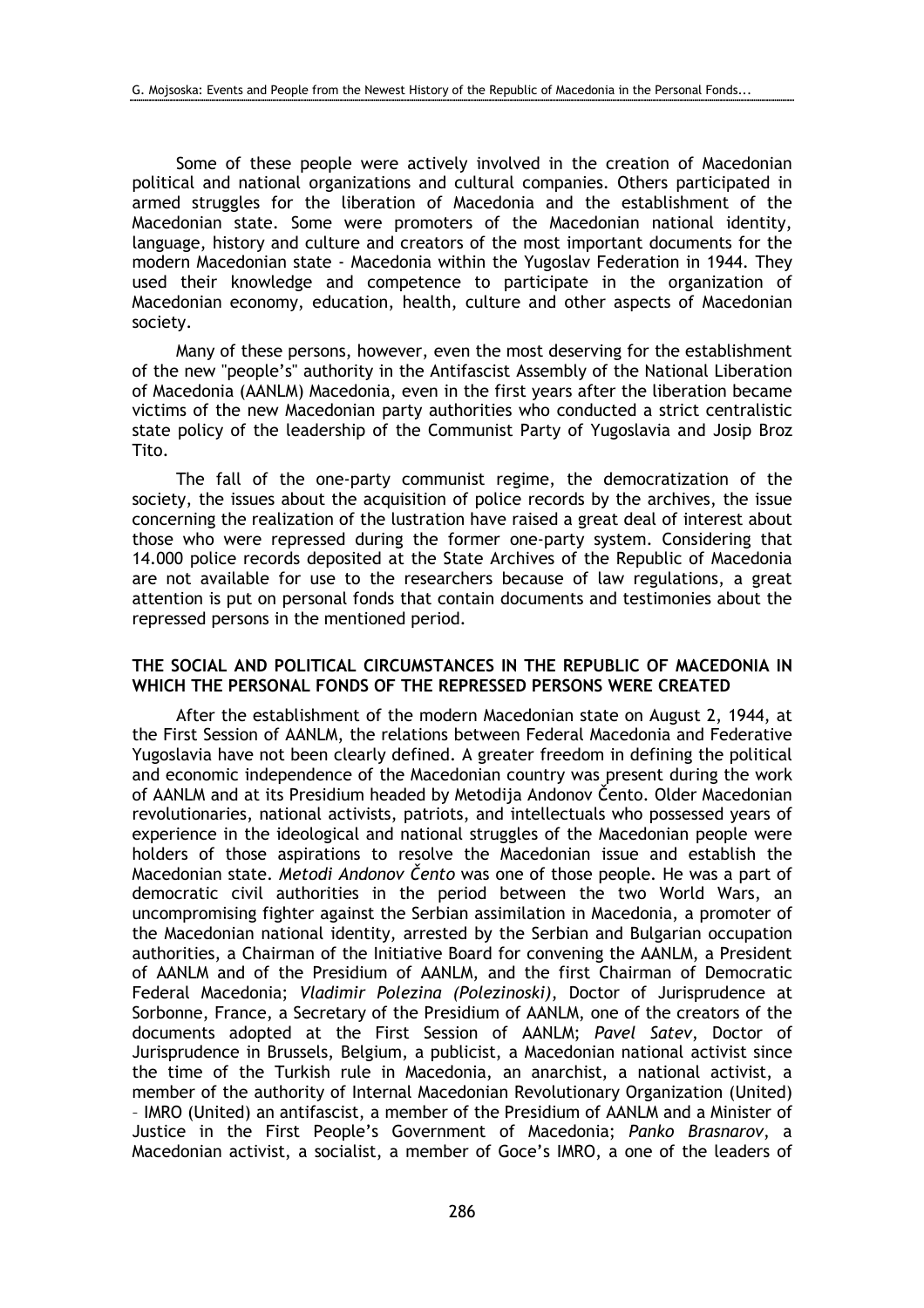IMRO (United), arrested in the time of the Yugoslavian Kingdom because of his Macedonian national activity, the oldest delegate at the First Session of AANLM, a Vice President of the Presidium and a Delegate of information; Petre Piruze Majski, an advocate, an organizer and a military commander of National Liberation Struggle - NLB in Western Macedonia, a member at the Headquarters of NLB of Macedonia, a delegate at the First Session of AANLM, a member of the Presidium of AANLM and the first Delegate (Minister) of Justice in the Macedonian country; Venko Markoski, etc.

Through their activities, these extraordinary Macedonians succeeded in gaining the trust of most of the Macedonian people who accepted them as honest and uncompromising fighters in achieving the national and state-building ideas and aspirations. They belonged to the so-called "pro-Macedonian" wing that was in confrontation with the "pro-Yugoslav" wing operated by the President of the First national government Lazar Kolisevski, who fully accepted the imposed party-state centralism of the leadership of Communist Party of Yugoslavia-CPY headed by Josip Broz Tito.

 In 1945, Metodija Andonov Čento, Lazar Sokolov, Mihailo Apostolski, Venko Markovski, Petre Piruze Majski, Dimitar Vlahov, Emanuel Cuckov, Pavel Satev, Krsto Germov Sakir, Vladimir Polezina and Kiro Gligorov<sup>1</sup> were pointed as members of the "pro-Macedonian" wing and tagged as separatists. As the power and the attacks by the "pro-Yugoslav" group, operated by Lazar Kolisevski, increased, the list of those proclaimed to be Macedonian "autonomists", "separatist", "enemies" of Tito's Yugoslavia, "national enemies" and etc. expanded. They were criticized by Tito for their "wrong" policy and therefore removed from the leading positions in Macedonia and punished. The state security service, at that time known as OZNA (Organization for the protection of the people), and the Department of Public Safety (UDB) used all measures and means in order to obtain data and deliver reports to the party authority about these persons. Police records with various data and vilifications collected by the closest relatives, friends and colleagues from work, were kept about Macedonians, Albanians, Turks and members of other nationalities that expressed different political opinion, ideas and views contrary to the official policy of the only party in domination Communist Party of Yugoslavia-Union of Communists of Yugoslavia.

The authority organized frequent purges and trials of Macedonian people charged with autonomist deviation. Many of the former IMRO (United) government officials, were purged from their positions then isolated, arrested, imprisoned or executed on various (in many cases fabricated) charges including: pro-Bulgarian leanings, demands for greater or complete independence of Yugoslav Macedonia, forming of conspiratorial political groups or organizations, demands for greater democracy, etc. People as Panko Brashnarov,<sup>2</sup> Pavel Shatev,<sup>3</sup> Petre Piruze Majski,<sup>4</sup>

<sup>1</sup> Dr. Violeta Ackoska. Lekcii od istorijata na sovremenata makedonska drzava (1944-1991). Skopje 2011. str. 73.

<sup>2</sup> Nikifor Smilevski. Borec za sloboda – zrtva na slobodata. Collection: Panko Brashnarov Zivot i delo (1883 -1951) Titov Veles. December 1991. str. 113-124.

Although old and very ill, Brashnarov was arrested June 30, 1951 and imprisoned in Goli Otok labor camp where he died July 13, the same year.

<sup>3</sup> Pavel Shatev was accused of being a follower of the Resolution of the Cominform. In June 1949, without a trial, he was isolated in a house in Bitola. He died from starvation and cold under "house arrest" in 1952.

<sup>4</sup> Todor Chepreganov. "Separatizmot i avtonomizmot" na Petar Piruze Majski. Petre Piruze Majski. Vreme, zivot, delo (1907–1980). Articles from the scientific conference in Ohrid, 18-19 June, 1993. Skopje 1997. str. 165-173; Dimche Adzimitreski. Petre Piruze Majski i golootochkata drama… str. 308-308. Petre Piruze Majski was accused of being a follower of the Resolution of the Cominform. Without a trial he was sent to Goli Otok from 1950 to 1954.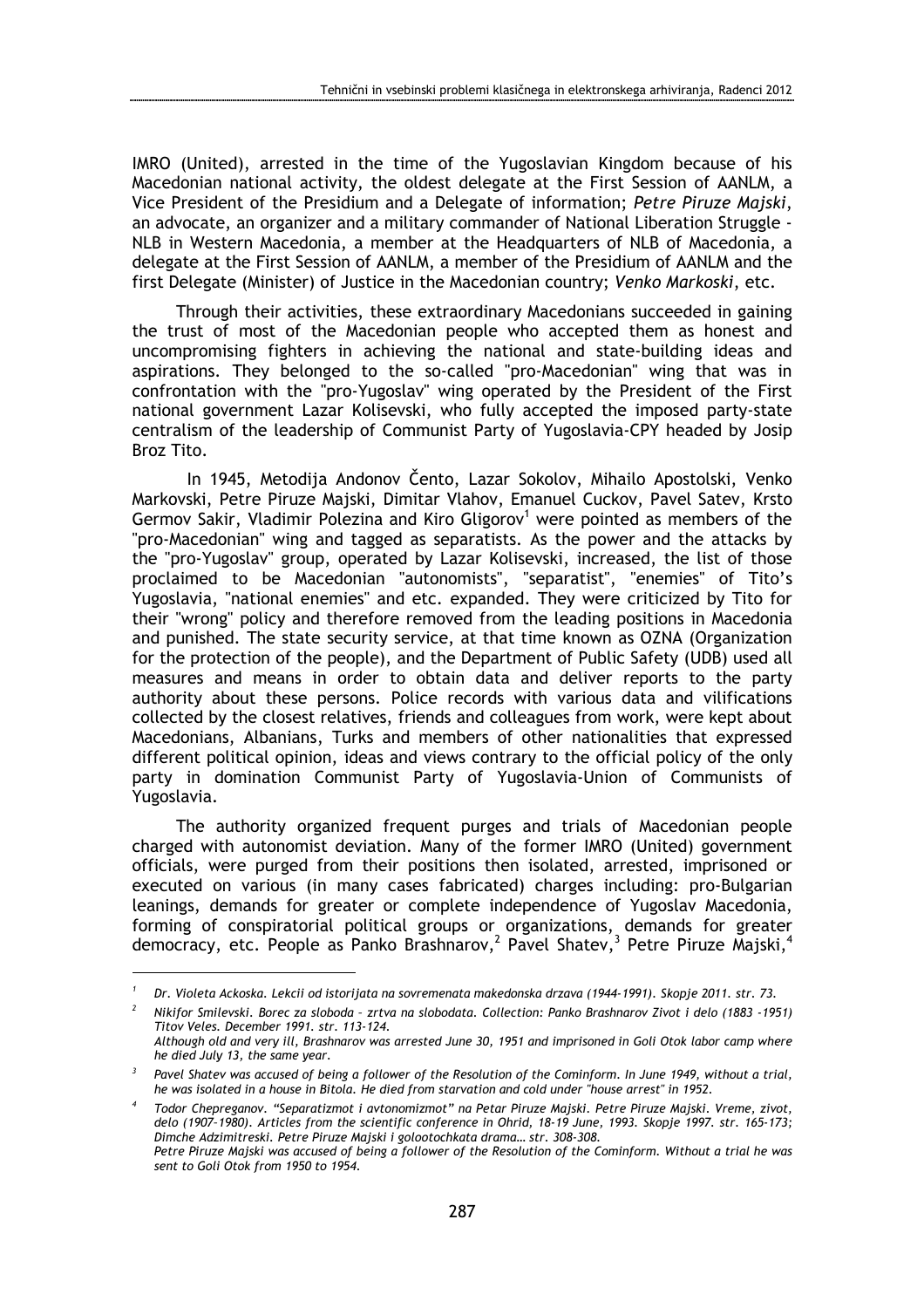Vlado Polezina<sup>5</sup> and many others were quickly ousted from the new government, and some of them assassinated.

 "Among the victims during the process of establishment of the centralism, the disrespect of the legal state and the establishment of the domineering authority of J.B.Tito, with the severity of the consequences for the fragile Macedonian democracy, the political disqualification and the arresting of Metodi Andonov Čento have an undisputed leading position."<sup>6</sup>

### THE PERSONAL FONDS OF THE REPRESSED LAZAR SOKOLOV, VENKO MARKOVSKI AND VIKTOR AČIMOVIĆ AS TESTIMONIES OF THE COMMUNIST REGIME REPRESSION

 The personal fonds of Lazar Sokolov, Venko Markovski and Viktor Ačimović, which are a subject of historical and archival observation, have some common characteristics:

- the archival material in the fonds was created during the  $20<sup>th</sup>$  century refers mainly to a same time period;
- the archival material is a result of the activity of these Macedonian intellectuals who played an important role in the social, political and cultural life of the Macedonian people.
- there are testimonies of these people activities for the affirmation of the Macedonian national identity and the characteristic economic, political and cultural interests of the Macedonian people in the Yugoslav Kingdom and the Yugoslav federation;
- the documents in the fonds originate from people who were repressed by the one party communist regime mostly because of their active role in the affirmation and defense of Macedonian national interests in the Yugoslav federation, critiques of the centralist party impositions of economic and political measures which were contrary to the Macedonian interests and because of their principled stand regarding the Macedonian question;
- all these people were politically discredited, slandered, arrested, tried, and sentenced to prison in the prison camps throughout Yugoslavia.

Many of the repressed persons or their families could not venture to deliver the personal documents, manuscripts and other materials to the State Archive or other scientific and cultural institutions because they were afraid of the state security services.

<sup>5</sup> Vladimir Polezinoski (1913–1980) was born in Kichevo. He was accused of being a follower of the Resolution of the Cominform. Without a trial, he was sent to Goli Otok from 1951 to 1954.

<sup>6</sup> Dr. Violeta Ackoska, Lekcii… str. 80-81; Mr. Dukadin Kamsikoski, Od patot do vistinata i rehabilitacijata na Metodija Andonov Čento, ČENTO-covek, revolucioner, drzavnik, Collection of articles from the Roundtable meeting in Prilep. 26. 11. 1991. Prilep 1993. Str. 129-134.

Metodi Andonov Čento (1902–1957), was born in Prilep. After the disagreement with the policy of new Yugoslavia and after being repressed by the authorities, Čento resigned. In 1946, he went back to Prilep, but was arrested yet again and sentenced to twelve years in prison for having worked to achieve a "completely independent Macedonia".

Čento died on July 24, 1957, in his hometown Prilep, after sickness from the torture in prison. Metodija Andonov-Čento was rehabilitated in 1991 with a decision of the Supreme Court of Macedonia in which it annulled the verdict against Čento from 1946.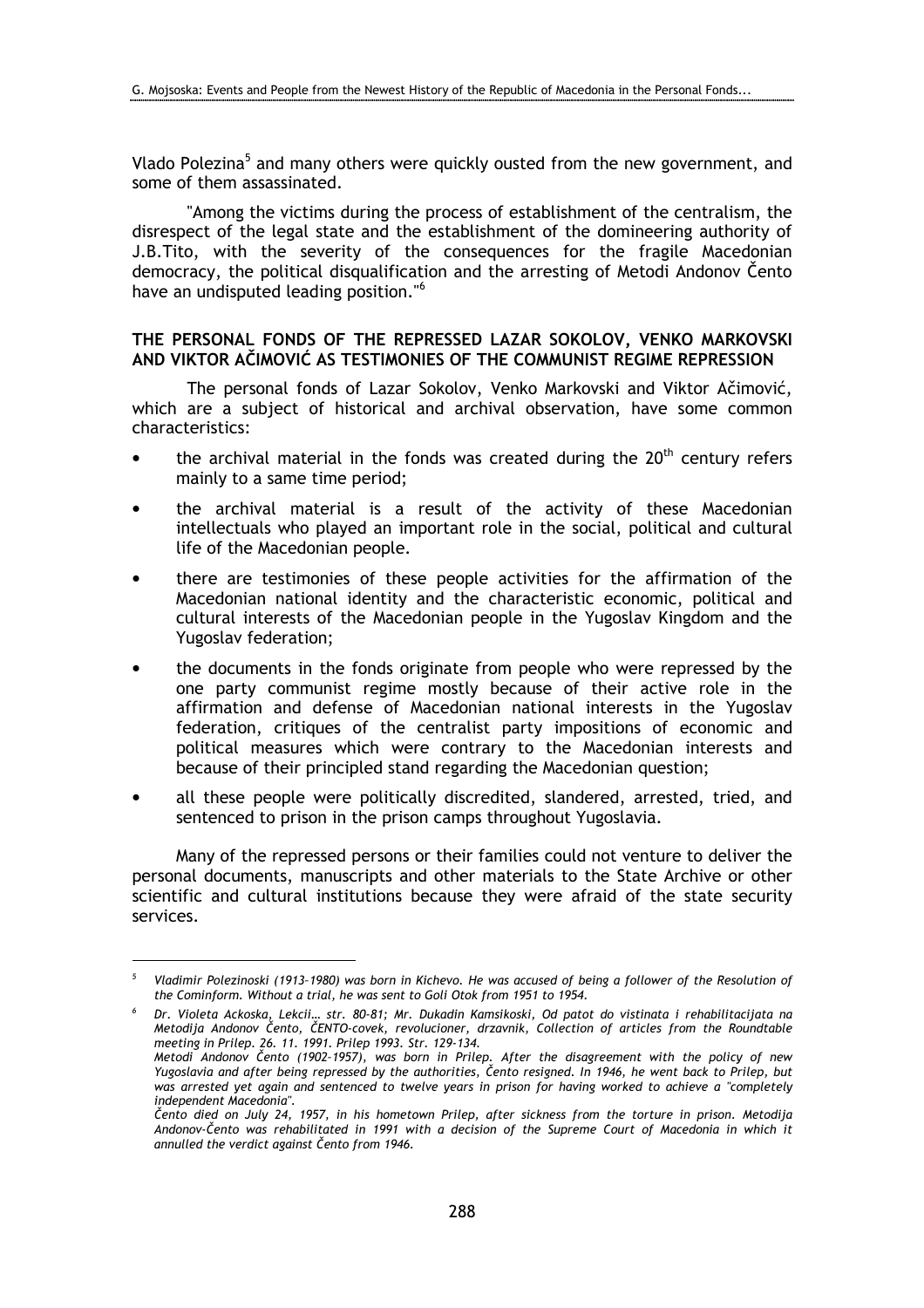Dr. Lazar Sokolov<sup>7</sup> is one of the intellectuals and renowned economic experts who experienced the repressive measures of the communist regime just a few years after the constitution of the AANLM Macedonia. Sokolov belongs to the generation of Macedonian intellectuals and national activists who even during the time of the Kingdom of Yugoslavia demanded a solution of the Macedonian question through the recognition of the Macedonian national identity and the reconstitution of Yugoslavia on a federative principle with Macedonia as a separate federal unit. Sokolov was one of the founders of the Macedonian people's movement (MANAPO) which was part of the Macedonian national movement and the national front in the period from 1936 to 1939. Lazar Sokolov participated in the national liberation struggle in Macedonia, he was a member of the Initiative Committee for the convocation of AANLM, a member of AANLM, a member of the Presidium of AANLM and a Minister of Economy, a member of Antifascist Assembly of the National Liberation of Yugoslavia - AANLY, Deputy-Minister of Trade in the National Committee for the liberation of Yugoslavia etc. In 1945, he was elected a member of the Provisional Parliament of Yugoslavia. Lazar Sokolov worked and acted in compliance with his beliefs and ideas for a greater independency of Macedonia within the Yugoslav Federation while he was on high state positions. He was openly critical of some wrong moves in the economic policy and he pledged for bigger democracy in the Communist Party of Yugoslavia, which did not suit the centralist leadership of the Party. Because of his firm stands he was proclaimed "an autonomist and separatist" and a public enemy. He was followed and then arrested in August 1949. In July 1950, he was sentenced to four years community service and sent to Goli Otok, where he stayed until 1954.

Lazar Sokolov's family delivered his personal documents to the State Archives of the Republic of Macedonia in 2009. Along with these documents, they also handed over a copy of his police record, which was given to his daughter by the Ministry of Internal Affairs in 2001. The above-mentioned document and his police record comprise the fond Lazar Sokolov, $^8$  which consists of three archival boxes. Besides copies of his police record and a number of personal documents about his education and professional training, the fond contains correspondence with his colleagues and friends from the country and abroad, reports of his elections in scientific titles, handwritten statements about his activity in the students cultural-educational association "Vardar" in Zagreb and in MANAPO, manuscripts from a research project about the intelligence in Macedonia between the two World Wars, manuscripts, elaborates and scientific articles in the field of Economy. There is a significant number of photographs, all dated, hic testify of his student years, his activity in MANAPO, as well as of other people and events from the later period.

Venko Markovski<sup>9</sup> is a Macedonian national and cultural activist, a poet and literary critic who began his national, political and cultural activity in the midthirties of the 20<sup>th</sup> Century in Skopje and continued in Sofia. He is one of the founders and active members of the Macedonian Literary Circle in Sofia (1938 – 1941), where a group of Macedonian students and poets wrote literary and poetic

<sup>7</sup> Lazar Sokolov (1914–1984) was born in Kumanovo. He graduated at the Economic Commercial School in 1937 in Zagreb, and after the liberation, he defended his doctoral dissertation in the field of economy in Zagreb. He was one of the Macedonian and Yugoslav experts on economic issues. He worked at the Economic institute as a scientific advisor.

<sup>8</sup> His family delivered the archival material to the State Archive of the Republic of Macedonia.

<sup>9</sup> Venko (Venamijan) Markovski (1915–1988) was born in Skopje. He finished his secondary education in Skopje and graduated Slavic philology at the University St. Kliment Ohridski in Sofia. He died in Sofia in 1988.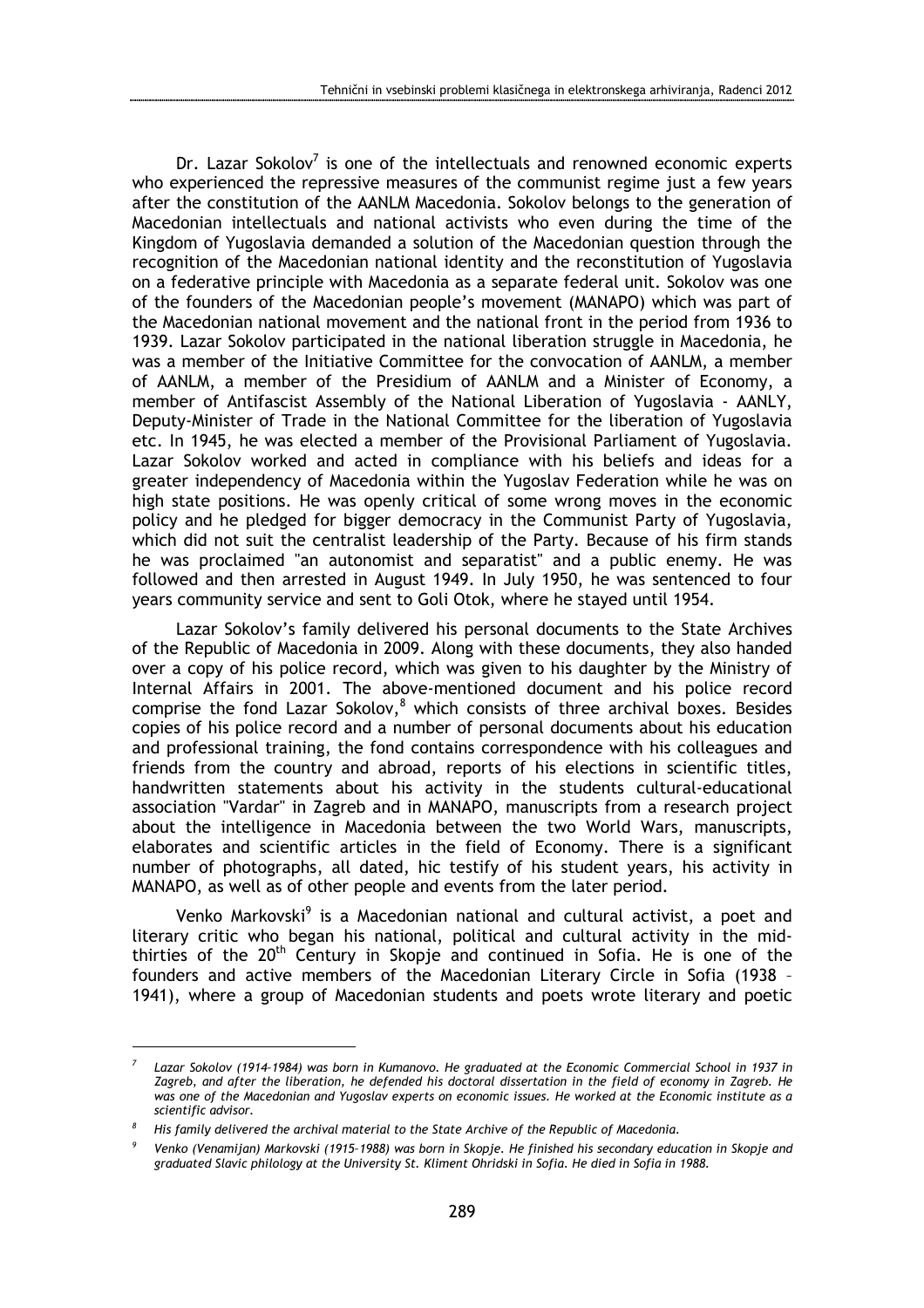works in Macedonian language and with a national and social subject<sup>10</sup>. Venko Markovski was a national activist with a communist and antifascist orientation. During World War II, in 1941 he was in prison in Bulgaria. In 1943, he joined the National-liberation Army in Macedonia. He was elected a member of the Headquarters of NOV $<sup>11</sup>$  of Macedonia, a delegate at the first session of AANLM and a</sup> member of the Presidium of AANLM a delegate of AANL, a member of the Commission for the codification of the Macedonian literary language, a delegate of the National Assembly of  $FNRJ<sup>12</sup>$  and a member of the Yugoslav Writer's Association. In the first years of the establishment of the state, he was treated as the best poet in the Macedonian cultural policy and was accepted Yugoslav literary circles. Venko was used in the agitation and propaganda of the new society and the politics of brotherhood and unity. His name became part of the world bibliographic encyclopedia and his works were published in Belgrade. However, after 1946 he confronted with some of Macedonian state and party leaders. His status in the significantly society changes after the adoption of the Resolution of the Cominform. The polemics between Venko and some Macedonian poets and literary critics who considered his works to be old fashioned and out-of-date.<sup>13</sup> In 1955, Venko published his work Sovremeni paradoksi, where he criticized the state and party leaders for betraying the socialist idea. As a result, he was arrested and sentenced to five years community service on Golgi Took. He stayed in the prison camp until 1961.<sup>14</sup> He stayed in Skopje until 1965 when he left for Bulgaria. The Bulgarian state authorities accepted him and treated him as one of the best poets in Bulgarian literature.

The fond Venko Markovski contains 21 archival boxes. The fond is arranged, processed, and available for use.<sup>15</sup> The fond contains various archival materials, which is a testimony of the personal life of a public figure lifted at the highest level by the one-party communist regime and then brutally discarded, thrown to the bottom and sent to prison camp.<sup>16</sup> His family was also traumatized.

Viktor Ačimović<sup>17</sup> belongs to the generation of the progressive Macedonians who began their social, political and publishing activity before the Second World War. He started his work as a reporter in 1937 in Tetovo and in 1938–1939, he worked in Maribor, Slovenia. Because of his progressive ideas, he was being imprisoned in the prison camps in Bileca and Medjumurje, Ivanjica. During the Second World War he was a correspondent for the secret services of USSR. He participated in the NOV in 1944. As a photo reporter and journalist, Ačimović left behind a rich collection of

 $10$  Macedonian Literary Circle. Sofia. 1938-1941. Documents, selection, translation, editorship and notes Dr. Vasil Tocinovski. AM-MM. Skopje 1995.

National Liberation War.

<sup>&</sup>lt;sup>12</sup> Federative People's Republic of Yugoslavia.

<sup>&</sup>lt;sup>13</sup> Venko Markovsk., Glamji i poroi. Selection and Preface Aleksandar Aleksiev. Makedonska kniga. Skopje 1992; Venko Markovski published the first two verse collections Narodni bigori and Oginot in Macedonian language in 1938 in Sofia.

<sup>&</sup>lt;sup>14</sup> Violeta Ackoska and Nikola Zezov. Represijata i represiranite vo najnovata makedonska istorija. Skopje 2005. Str. 248.

<sup>&</sup>lt;sup>15</sup> The State Archives of the Republic of Macedonia. Fond: Venko Markovski. No. 01. 1052. archival units 681. The fond contains documents about his life, his national, social and cultural activity. There is a considerable amount of material referring to the life and work of his son Mile Markovski and the other members of his family, as well as many books - gifts from other authors to Venko and his son Mile. Containing this kind of material the fond Venko Markovski can be regarded both as a personal and as family fond.

<sup>&</sup>lt;sup>16</sup> Venko Markovski. Goli Otok - ostrov na smrtta (Gnevnik vo Pisma). Skopje. 2009.

<sup>17</sup> Viktor Ačimović (1915–1987) was born in Tetovo. He went to school in Tetovo and Krizevci, Croatia. He lived and worked in Tetovo, Maribor and Skopje. His wife Milena Godina was from Maribor, which is why he occasionally stayed there.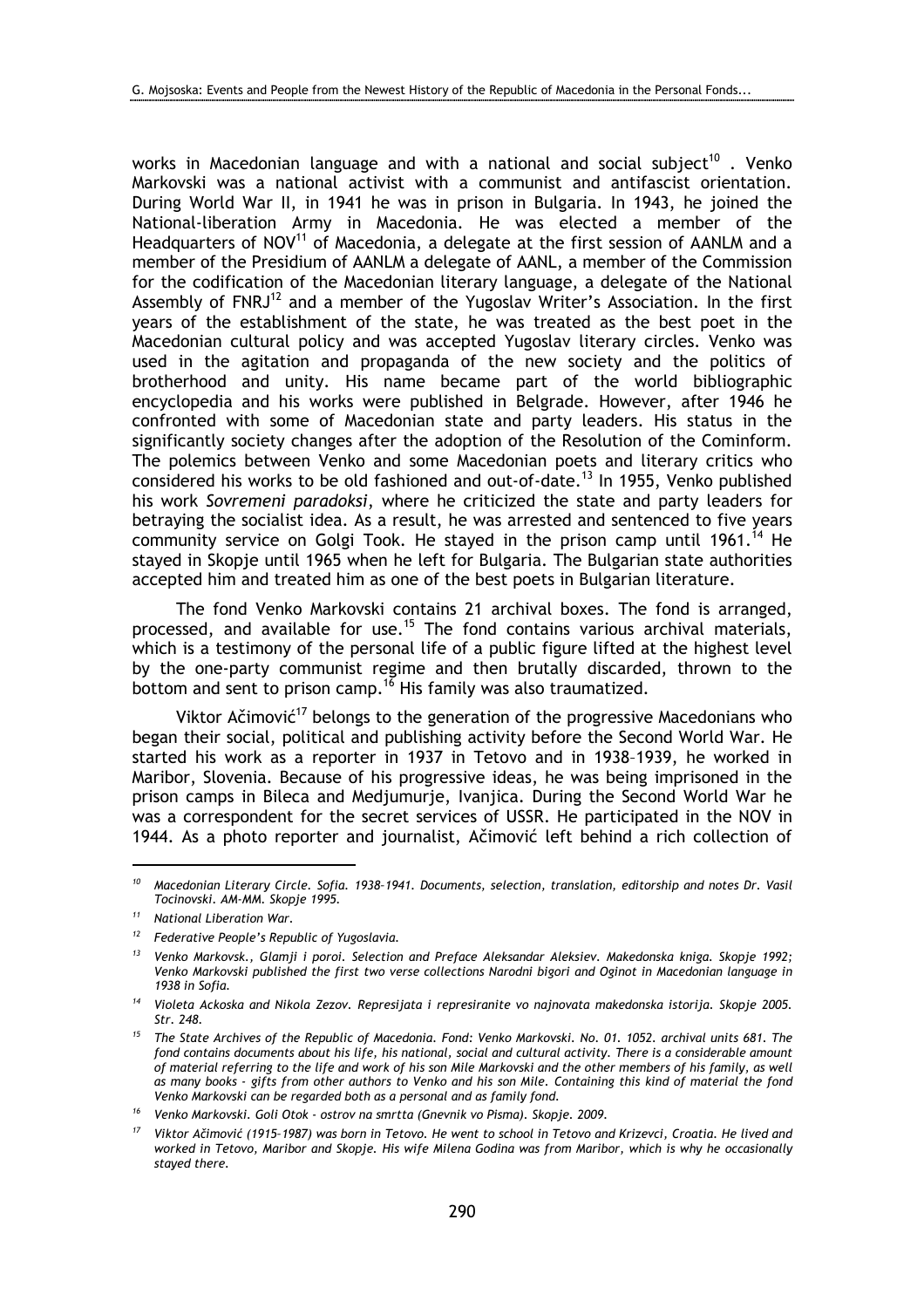photographs of the final fights for the liberation of Macedonia in 1944, and of events and people related to the establishment of the Macedonian state. In the first years after the liberation, he confronted with some state and party functionaries, so he was forced to work as a freelance journalist and artist, a reporter for newspapers and magazines in Belgrade, Zagreb and Ljubljana.

After the adoption of the Resolution of the Cominform, Ačimović tried to leave the country illegally and go to Hungary, but he was caught by the Yugoslav border authorities, arrested and sentenced to 4 years in prison. He served the punishment in the prisons in Bitola and Idrizovo. He got out of prison in 1952 and went to live in Maribor with his family until 1960. He occasionally worked in the Maribor library. He returned to Macedonia in 1960 and lived there until his death in 1987. He worked as a freelance artist and TV reporter. At that time, he was completely dedicated to the cinematography and photography. Ačimović filmed 50 non-commercial films that made him famous in the country and abroad and he was awarded for some of his films.

 Ačimović was a passionate collector of different kind of documents, manuscripts, books etc. In fact, he was a kind of an archivist himself. He had left a considerable amount of archival and documentary material, books, a rich collection of photographs and films. According to his will, this cultural creativity is kept in three institutions. The books were given to the Metropolitan's residence in Bitola. Part of the written materials and films are kept in 200 boxes in the Cinematheque of Macedonia<sup>18</sup>. Only part of that cultural heritage as a personal fond Viktor Ačimović is kept at the State Archives of the Republic of Macedonia. The fond contains 30 boxes.<sup>19</sup> Considering that he had a long working and creative life, the fond contains materials that are a witness to rich social, political, cultural and artistic activities of the person, and for other persons and events from the Republic of Macedonia and from the Yugoslav Federation.

 The archival fonds of those who were repressed and were victims of the oneparty communist regime should be given a priority in the arrangement and processing and thus became available to the public and the researchers. This should be one of the priority tasks for the State Archives of the Republic of Macedonia.

#### SOURCES AND LITERATURE

- Ackoska, V. and Zezov N. (2005) Represijata i represiranite vo najnovata makedonska istorija. Skopje. Str. 248.
- Ackoska, Dr V. (2011). Lekcii od istorijata na sovremenata makedonska drzava (1944-1991). Skopje. Str.73.
- Adzimitreski, Dimche. Petre Piruze Majski i golootochkata drama… Articles from the scientific conference in Ohrid, 18–19 June, 1993.Skopje 1997. Str. 308-308.
- Chepreganov, T. "Separatizmot i avtonomizmot" na Petar Piruze Majski, Petre Piruze Majski. Vreme, zivot, delo. (1907–1980). Articles from the scientific conference in Ohrid, 18–19 June, 1993. Skopje 1997. Str. 165–173.
- Kamsikoski, M-r D. Od patot do vistinata i rehabilitacijata na Metodija Andonov Čento. ČENTOcovek, revolucioner, drzavnik. Collection of articles from the Round table meeting in Prilep, 26.11.1991. Prilep (1993). Str. 129-134.

Http://www.maccinema.com/e\_index.asp.

The fonds is being processed under the number 1300.